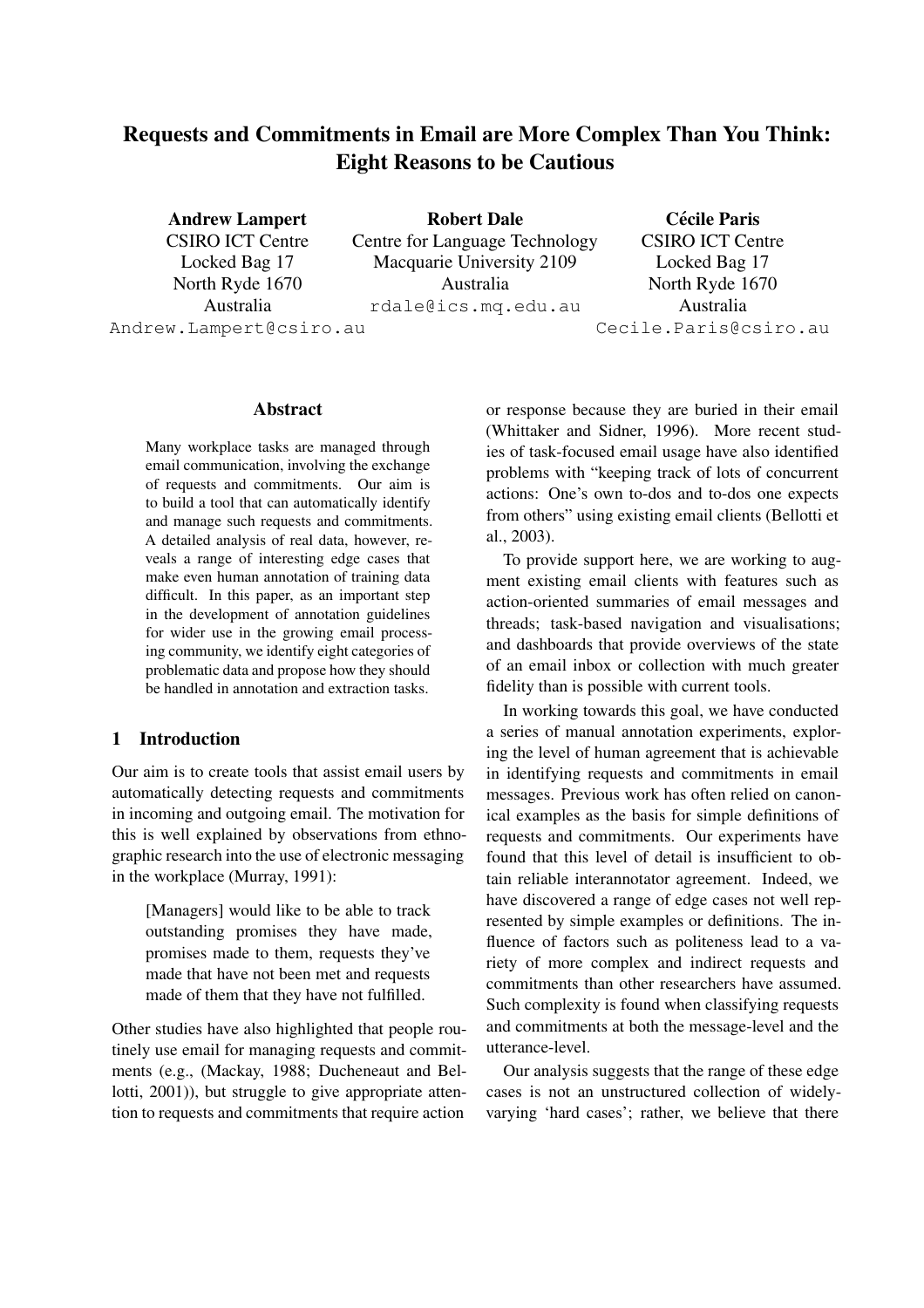are a number of major distinct categories, and that it is useful to identify these categories.

In this paper, we provide just such a categorisation of these edge cases. For each category we propose how the data should be annotated with regard to the presence or absence of requests and commitments. Note that there are two distinct points here: depending on the intended use of the data, one might make different decisions as to whether a request or commitment is present in a given instance, but the categories remain. Our principle focus here is to identify and define the categories, so that they will be appropriately considered and acknowledged in subsequent work; they cannot be 'brushed under the carpet'.

In Section 2 we provide an overview of our definitions of requests and commitments. Section 3 provides a brief overview of the email data we are working with and the annotation experiments we have carried out so far. Section 4 identifies and characterises the eight phenomena that we believe need to be explicitly addressed and indicates how we handle these in our annotation scheme. Section 5 makes some concluding remarks and discusses implications of our analysis for automating the identification of requests and commitments in email.

## 2 Definitions

In defining requests and commitments, we have looked extensively into previous work that has attempted to classify similar phenomena in email and other media. In (Lampert et al., 2008), we described why none of the existing definitions were suitable for our needs. Briefly, many existing definitions deal only with requests and ignore conditionality (which is very common) as a feature (for example, (Camino et al., 1998; Khosravi and Wilks, 1999; Leuski, 2004)). Others define requests and commitments in terms of specific conversation states, requiring the creation of multiple categories for the same speech act in different stages of a conversation. Often not all of the many combinations of speech acts and conversation states are modeled, resulting in uncodable utterances (Cohen et al., 2004; Goldstein and Sabin, 2006).

Previous work on utterance-level classification (Corston-Oliver et al., 2004) relied on short, simple definitions and canonical examples. These lack the

detail and clarity required for unambiguous classification of the complex requests and commitments we find in real-world email. Since our review of related work, Scerri et al. (2008) have noted some similar concerns. Unfortunately, their interannotator agreement for requests and commitments remains low; we believe this could be improved through the careful consideration of the edge cases we outline in this paper.

Conditionality is an important part of our definitions. Conditional requests and commitments require action only if a stated condition is satisfied. Our early annotation experiments, summarised in Section 3 and detailed in (Lampert et al., 2007), show that annotators require guidance about how to classify conditional requests and commitments to achieve even moderate agreement. Others have since replicated this finding (Scerri et al., 2008).

Another issue is the complexity of the relationship between a request or commitment and its possible realisations in surface text. To deal with this, we explicitly distinguish the realisation of a request or commitment from the underlying request or commitment itself. This allows us to adopt the traditional linguistic distinction between direct and indirect speech acts as alternative means of realising requests and commitments. It also allows us to talk of different realisations of the *same* request or commitment, which, as we note in Section 4, is important for dealing with cases where a given request or commitment is stated more than once in a single message.

Below, we give a high-level overview of our definitions for requests and commitments. More detail about the definitions and our treatment of conditionality and the realisation of requests and commitments can be found in (Lampert et al., 2008).

## 2.1 Requests

We consider a request to be an utterance from an email sender that places an obligation on an email recipient to:

- 1. Schedule an action, often by adding an entry to a calendar or task list;
- 2. Perform an action; or
- 3. Respond with some speech act.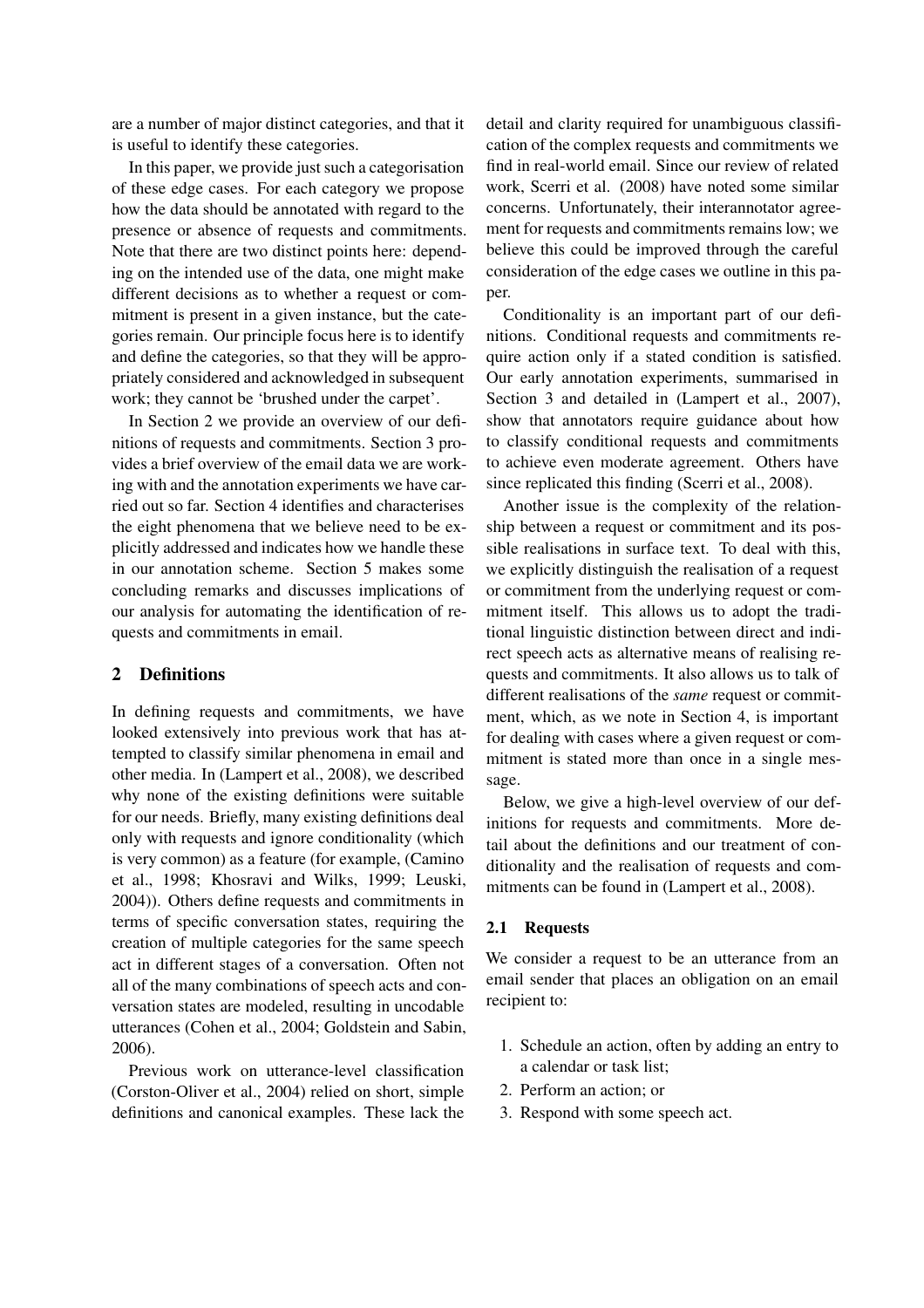Requests for action, information, permission, confirmation, agreement, evaluation, interpretation, and sympathy (Labov and Fanshel, 1977) can all function as requests. Some linguists have distinguished between speech acts that require a physical response from those that require a verbal or information response (see, for example, (Sinclair and Coulthard, 1975)). We follow Searle's original approach (Searle, 1969) and do not distinguish between physical and verbal responses. We thus explicitly include questions requiring an informational response as requests, since they represent an attempt by the sender to elicit an action from the recipient, in the form of a speech act.

#### 2.2 Commitments

We consider a commitment to be an offer or promise made by an email sender for future action or response from some specified agent. The agent who is committed is often, but not always, the sender. In contrast to previous work, we include as commitments utterances that place an obligation on another person, group of people, or organisation. Such third-party commitments are common in the email corpus we are working with, and we believe at least some of these to be important commitments to capture. A useful, though not conclusive, diagnostic test for identifying a commitment is whether you might expect to find the future action on the responsible agent's task list or calendar.

#### 2.3 Considering the End Goal

As a final consideration in our definitions, we explicitly take account of the *purpose* of identifying and extracting requests and commitments, in the sense of what the end application or intended use of the identified material is.

Intended use is a particularly important consideration, since different types of requests and commitments are likely to be considered relevant for different end uses. Within an email client, for example, the requests and commitments that users would like to have highlighted whilst reading an email message (where a user has access to the entire message content and context) are likely to differ from those that should be extracted and aggregated into a separate task list or task dashboard (where the requests and commitments are removed from their original mes-

|                 |      |           | 3-way $\kappa$ |                |
|-----------------|------|-----------|----------------|----------------|
| Experiment      | Msgs | Sentences |                | Request Commit |
| Sentences 1     | 54   | 310       | 0.78           | 0.54           |
| Sentences 2     | 350  | 750       | 0.80           | 0.74           |
| <b>Messages</b> | 100  |           | 0.84           | 0.78           |

Table 1: Agreement from manual annotation experiments

sage content and context). The set of tasks to include in an action-based summary of a message or thread, displayed in the inbox alongside existing message metadata (such as sender, date, subject and so on) would be different again.

Our goal is *to identify all requests and commitments that would be useful to highlight for a recipient while they are reading an email message*. Using this application scenario as a diagnostic supports our goal of high recall, since this set of tasks is likely to be a superset of the tasks required for other uses.

#### 3 The Data and Annotation Experiments

Our insights in this paper are based on observations from a series of annotation experiments we conducted using data from the Enron email corpus. We employed the database dump of the corpus released by Andrew Fiore and Jeff Heer.<sup>1</sup> This version of the corpus has been processed to remove duplicate email messages and to normalise sender and recipient names, resulting in just over 250,000 email messages without attachments. All data annotated in our experiments is extracted from message bodies.

Table 1 shows an overview of interannotator agreements from our experiments (as Cohen's  $\kappa$ scores). These agreements refer to binary agreement about whether a specific sentence or message contains a request or commitment. The first two experiments annotated sentences, while the third experiment involved annotations at the message level.

The *Sentences 1* experiment presented in (Lampert et al., 2007) used guidelines similar to many of those found in previous work. The resulting agreement was moderate for requests, and poor for commitments. *Sentences 2* gave more explicit guidance for annotating conditional and indirect requests and commitments, which led to increased agreement, in

<sup>1</sup>Available at http://bailando.sims.berkeley.edu/enron/enron.sql.gz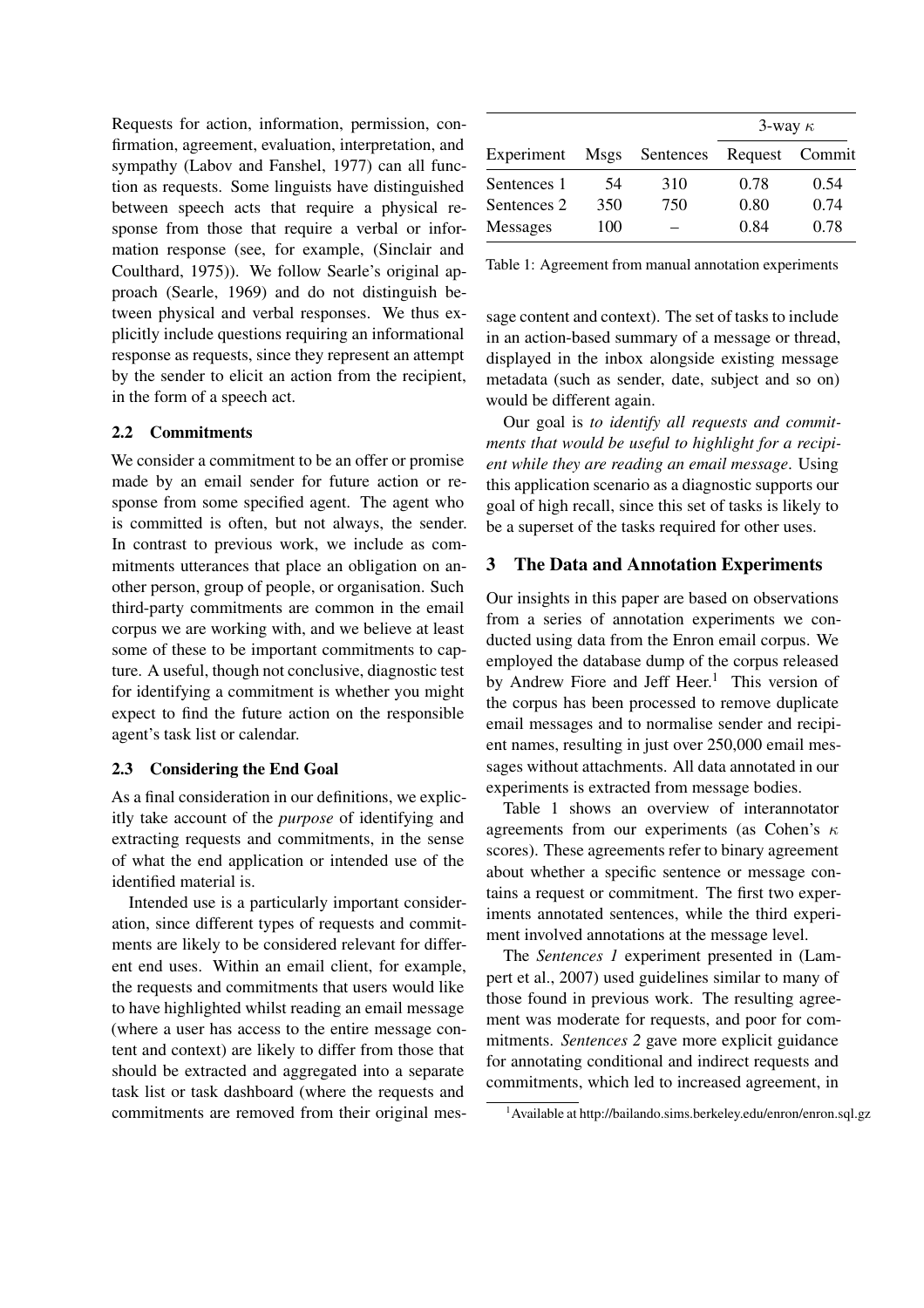particular for commitments. The *Messages* experiment was conducted to explore the effect of the different unit size (message *vs.* sentence) on agreement. Agreement for both requests and commitments increased over the sentence-level experiments. We discuss this experiment further in Section 4.1. All experiments were performed over randomly-sampled messages drawn from the Enron corpus with three annotators.

## 4 Edge Case Phenomena in Email

We report here on systematic challenges discovered through manually annotating requests and commitments in email messages. We organise our discussion around classes of phenomena. We argue that these must be carefully considered when attempting to classify requests and commitments in email, whether by manual human annotation or automatically.

We apply some guiding principles in attempting to resolve cases of ambiguity and controversy. Where appropriate, we prioritise recall, based on the intuition that for our chosen application of highlighting requests and commitments in a message, missing tasks will be more problematic than mistakenly identifying non-tasks.

## 4.1 Locus Ambiguity

As indicated in Table 1, our experiments show that annotating at the message level achieves higher interannotator agreement than at the sentence level. One contributing factor to this difference stems from ambiguity around the actual location of a request or commitment in the text of an email message. We refer to this problem as ambiguity about the *locus* of requests and commitments.

Figure 1 shows an example of an email with ambiguous request locus.<sup>2</sup> At the message level, our annotators agree that there is a request for Bruce to contact Sean. When asked to find requests at the sentence level, however, the presence of both an indirect and a direct realisation of the same underlying request leads to ambiguity about the locus: all annotators agreed that Sentence 4 is a request, but Sentence 3 was controversial. After discussion, all

|    | <b>From:</b> Sean                    |
|----|--------------------------------------|
|    | To: Bruce                            |
|    | 1. Bruce.                            |
|    | 2. Thanks for the chance to meet you |
|    | and the people you work with.        |
|    | 3. I was just wondering where we are |
|    | at now.                              |
| 4. | If you get a chance, either e-mail   |
|    | me or give me a call.                |
|    | 5. Thanks again,                     |
|    | 6. Sean                              |
|    |                                      |

Figure 1: Ambiguous Locus

annotators agreed that they would mark Sentence 3 as an (indirect) request *if Sentence 4 was not present*. With both sentences present, however, annotators disagreed about whether Sentence 3 is a request or provides background information. In our sentencelevel experiments, we fixed the unit of annotation to be a single sentence. Annotators were thus required to mark Sentences 3 and 4 independently; they could not group sentences together as a single request spanning multiple sentences. Annotators had to choose between marking only the direct realisation (Sentence 4) and marking both sentences as requests.

Our guidance for dealing with cases of locus ambiguity is: each sentence realising a request or commitment, whether directly or indirectly, should be marked. This is consistent with our guiding philosophy of prioritising recall, as noted earlier. Thus, in Figure 1, both Sentences 3 and 4 are requests.

The email in Figure 2 offers an example of a meeting request with a different type of locus ambiguity. While it seems clear that the email represents a request at the message level, it is unclear which utterance(s) in the email, if any, should be marked as the locus of the request. If we consider the message also to represent a commitment on Stacey's part to attend, the same problem occurs for identifying the locus of the commitment.

As illustrated in Figures 1 and 2, locus ambiguity is abstracted away when annotating at the message level. This explains the higher interannotator agreement shown in Table 1.

In future work, we plan to explore further the na-

 $2$ The numbers here have been added to aid in our discussion of the example and are not part of the message as annotated.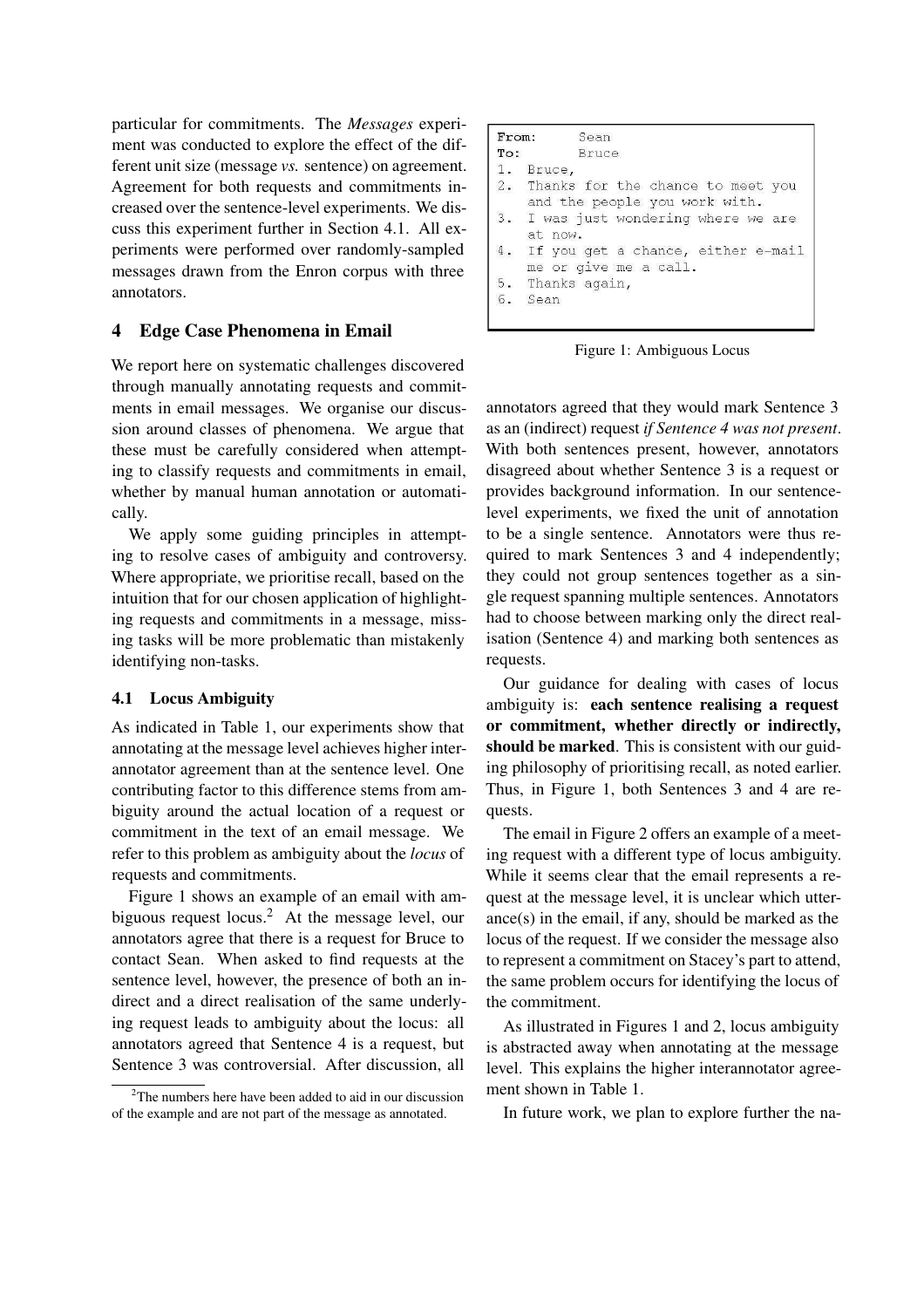```
From: Stacey White
To: Undisclosed Recipients
Subject: Weekly staff mtg eb3014
CALENDAR ENTRY: APPOINTMENT
Description: Weekly Staff mtg eb3014
Date: 8/21/2000
Time: 2:30 PM - 3:30 PM (Central
Standard Time)
Chairperson: Stacey W White
Detailed Description:
```
Figure 2: Locus ambiguity for a Meeting Request

```
From: Laura Vuittonet
To: Eric Bass, David Baumbach ...
Subject: Prebid Meeting
Today's Prebid Meeting will take
place in EB32c2 at 3pm.
```
Figure 3: A Meeting Announcement Email

ture of locus ambiguity to determine its importance amongst the other phenomena presented in this paper, and to better understand different patterns of locus ambiguity (for example, contiguous indirect– direct realisations and non-contiguous realisations).

## 4.2 Meetings

Meeting requests and announcements are very common in the workplace email we analysed (both our own inboxes and the Enron corpus). Our current annotation guidelines provide the following principle: all meeting announcements are requests, in the sense that they are usually implicit requests to attend.

Following this principle, there are requests in the messages of both Figures 2 and 3. The implicit request in Figure 3 is, however, more readily identified at the sentence level. Structured messages used for exchanging calendar data via email (e.g., iCalendar or vCalendar messages) are also considered to be requests.

A related issue is whether the sender is committing to attend the meeting. This largely depends

on whether the meeting is an activity in which both sender and recipient are involved, and whether the sender is interpreted to be committing to attending or otherwise acting in relation to the meeting. This can only be resolved using the available context.

An alternative approach, employed by other researchers such as Corston-Oliver et al. (2004), is to deal with this ambiguity by creating a separate *meeting* category, distinct from the request category. This, however, introduces the problem of cases that straddle the boundaries between the categories.

#### 4.3 Pleasantries

Utterances like *Let me know if you have any questions* are extremely common in workplace email. Corston-Oliver et al. (2004) made a similar observation, labelling such utterances "formulaic endings". In some cases, these utterances actually carry the illocutionary force of a request for the recipient to act and/or a commitment from the speaker. In many cases, however, their presence is mostly a matter of conformance with social norms. Where no obligation is assigned, we call these *pleasantries*.

Pleasantries resemble the surface form of requests or commitments, but place very little obligation, or no obligation at all, on the recipient or other identified agent to act or respond. Correspondingly, we have our third principle: **pleasantries are not re**quests or commitments.

Like Corston-Oliver et al., we believe the best approach to distinguishing between pleasantries and actual requests and commitments is to consider the context of the entire message. Annotators are instructed to use their judgement to distinguish when utterances such as *Let me know if you have any questions* should be interpreted as mere social convention and when they represent requests for review and comment and/or an offer of future assistance from the sender.

Even with explicit guidance to consider the entire context of a message, there remain cases of unresolvable disagreement between our annotators around the interpretation of specific utterances. Ultimately, the decision is subjective. Automated tools thus need to adapt to the preferences of a specific user and the norms for communication between different email interlocutors.

In our current annotation guidelines, we have cre-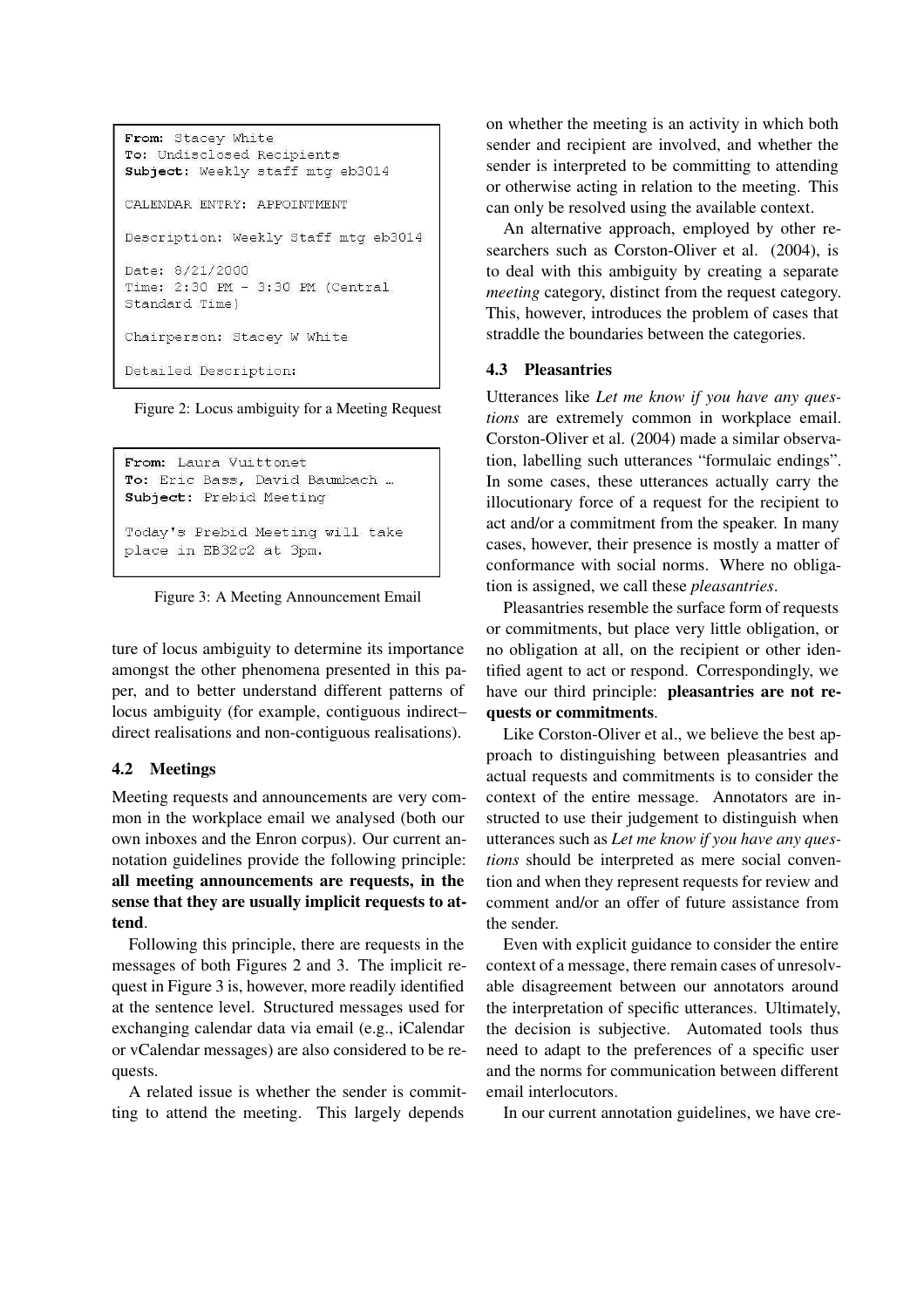```
From: Vince Kaminski
To: Ian MacMillan
Subject: Re: Real Options
Ian.
I shall ask our lawyer to prepare a
standard non-disclosure agreement.
Please, don't distribute it: It's an
internal document.
By the way, when is your trip?
Vince
```
Figure 4: Request for Inaction

ated a separate category for pleasantries to help quantify the disagreement that arises from this phenomenon; this will support more detailed analysis of the nature of pleasantries.

## 4.4 Requests for Inaction

Requests for inaction prohibit action or request negated action. They are sometimes called *prohibitives* (Sadock and Zwicky, 1985). An example (with our emphasis added, here and in subsequent examples) is shown in Figure 4.

By definition, requests for inaction do not require action, so one would not expect such utterances to require a new entry in the recipient's task list. As a result, definitions based on the suitability of an action for inclusion in a recipient's task list would ignore requests for inaction. Clearly, however, such requests place an obligation on the recipient, thus our fourth principle: requests for inaction are considered to be requests. $^3$ 

The use of negation illustrates again the complex relationship between the surface text and underlying speech act. Utterances that request action using a negated surface form, such as *Don't forget to send me your comments* (an alternate realisation of the utterance *Please send me your comments*), are requests for action, not inaction.

```
From: Phillip Love
To: Bruce Mills, Sladana-Anna Kulic,
Chuck Ames, Jad Ryder ...
Subject: Weekly staff mtg eb3014
FYI -wanted to let you guys know about a
few things:
1. There is a central desk vacation
calendar on my desk by the sun
machine - it is a little black date
book. Please put any future
requests in there so that we can
keep track of who needs off when.
```
Figure 5: Process Instructions

## 4.5 Process Instructions

Another class of edge case requests stems from email messages that contain process instructions or hypothetical requests or commitments: instructions of the kind that one might 'file for later use'. An example is shown in Figure 5.

In our discussions over disagreements, one property played a major role in whether an instruction should be marked as a request: the likelihood of the situation leading to the actual execution of the described action. An utterance such as *In the event of a fire, please leave quickly and calmly via the closest emergency exit* is an example of a low-probabilityaction that our annotators were not likely to mark as a request.

After careful consideration, our current annotations guidelines leave the decision about specific instances of process instructions to annotator judgement based on the local context. We expect that analysis of more annotated data will give us a better empirical understanding of the nature of process instructions, and the distinction between instructions that function as requests and are relevant to our proposed email applications, and those that are not.

## 4.6 Attachment Review Requests

A common use of email is to disseminate documents as attachments. Attachments are commonly, though certainly not always, accompanied by an utterance along the lines of *Please see attached*. In keeping with our goal to include any type of action as a re-

<sup>&</sup>lt;sup>3</sup>Note that our inclusion of requests for inaction as requests differs from our original stance taken in (Lampert et al., 2008).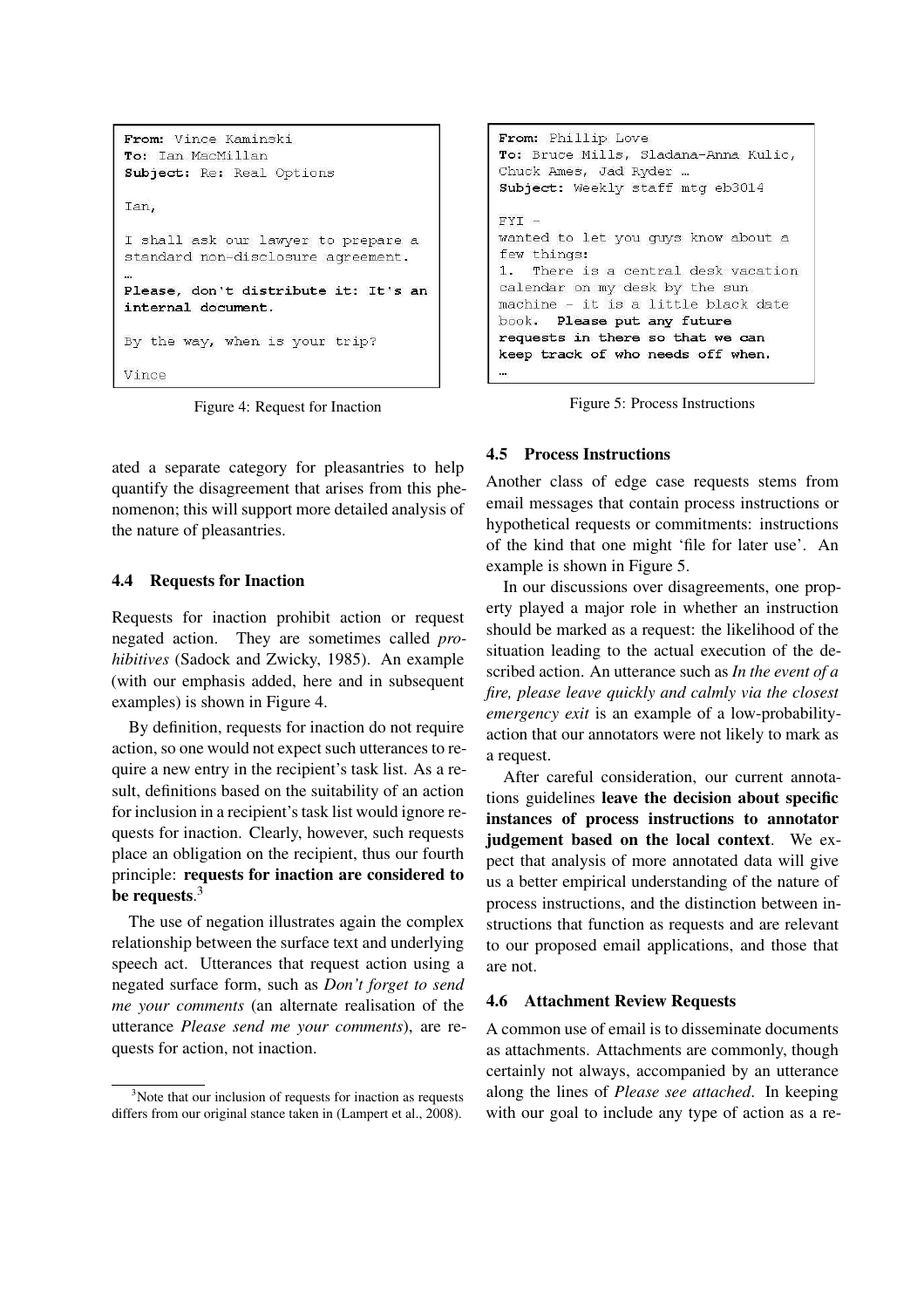```
From: Kristian J Lande
To: Chris Stoklev
Subject: Re. MEETING W / TIM
Great. Paul asked if you could put
together a summary of your
accomplishments in an email. Paul
said he will shop you around to some
different groups here.
```
Figure 6: Reported Request and Commitment

quest, we consider such utterances to be requests to read, archive, or otherwise act on the attached document.

How should we treat attachments where no utterance in the email body directs or requests the recipient to do anything with the attachment? One possible interpretation is that every attachment carries with it an implicit request to read it or otherwise act on its content. The same, however, could be argued for any message that arrives in a user's inbox, resulting in every message being considered to convey an implicit request to be read. Such an interpretation seems unintuitive and inconsistent with our focus on linguistic email content. Thus, our sixth principle is to only consider as a request attachments accompanied by a textual request (whether implicit or explicit).

## 4.7 Reported Requests and Commitments

Reported requests and commitments are another complication in real-world email. An example email containing both a reported request and a reported commitment is shown in Figure 6. In this case, both are likely to place an obligation: on the recipient (from the request) and on Paul (from the commitment).

Some reported commitments or requests do not actually place an obligation on any agent. An example is shown in Figure 7.

We have found it difficult to find reliable distinctions between reported requests and commitments that should and should not be marked as actual requests and commitments. Consequently, our principle is to use the local context to determine the function of a reported request or commitment.

```
From: Min528
To: Errol McLaughlin Jr.
Subject: Prebid Meeting
Dear Errol,
I'm sorry for the delay. As
mentioned in my previous email,
your prize was requested to be
delivered out late December.
However, it seems that there was a
confusion on our vendor's side
regarding the shipment.
```
Figure 7: Reported Request that is not a Request

#### 4.8 Third-Party Commitments as Requests

...

Some commitments from the sender place an obligation on one of the recipients (usually one who is cc'ed). According to our definitions, such commitments also function as requests. Consider, for example, the utterance: *My assistant, Shirley Crenshaw, will send you an updated version of my bio* in Figure 8. When Shirley is a recipient of the email, this commitment also functions as a request to Shirley. In contrast, the same email sent without Shirley as a recipient does not function as a request, since it is not communicated to Shirley. It does still function as a commitment for a third party. Our annotation principle is to consider any commitment that places an obligation on a recipient of the message as both a request and a commitment.

Commitments functioning as requests are found in both the Enron corpus and in other workplace email we have analysed. They are typically from managers to their personal assistants or direct reports, or sometimes between peers. Because it is not possible in the case of the Enron corpus to know who receives email sent to group aliases or mailing lists, we only consider an individual's email address in determining whether the committed person is a recipient of the email. This issue would not arise, of course, when annotating from the perspective of a specific user's inbox with the aim of identifying obligations for that user.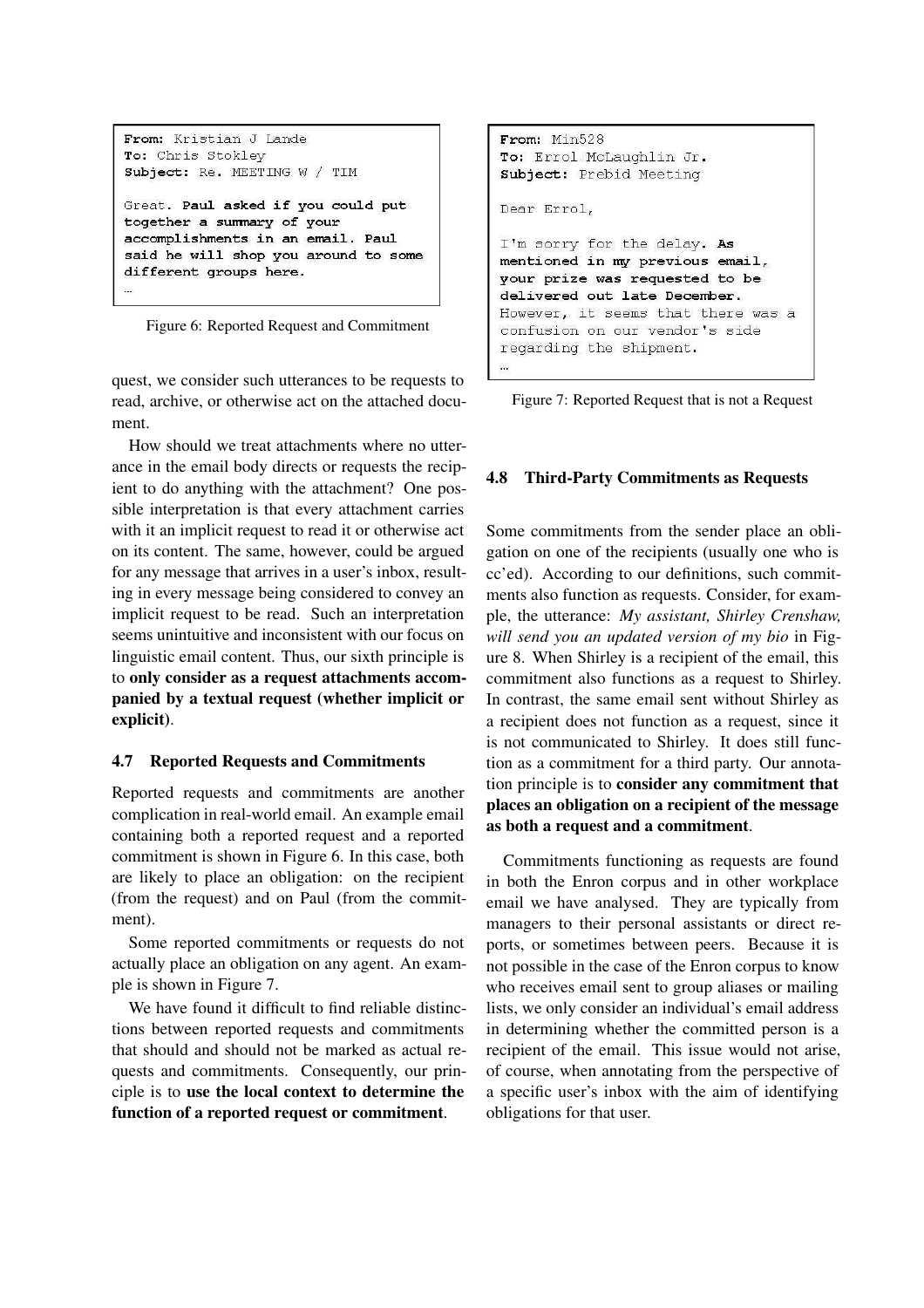```
From: Vince Kaminski
To: Vicky Windsor
Cc: Shirley Crenshaw
Subject: Re: Maths course
Vicky,
My affiliation is Enron Corp. My
assistant, Shirley Crenshaw, will
send you an updated version of my
bio.
\bar{\mathbf{z}}
```
Figure 8: Third Party Commitment as a Request

## 5 Conclusions

In this paper, we have identified eight phenomena in email messages that make the identification of requests and commitments difficult. We believe that any work that attempts to process requests and commitments in email must acknowledge the existence of these phenomena. For each phenomenon, we have provided a definition and indicated how we approach it in our annotation, summarised as follows:

- Locus Ambiguity: Each and every sentence which realises a request or commitment, whether directly or indirectly, should be marked, even if this means that two or more realisations of the same request or commitment are marked.
- Meetings: All meeting announcements are considered to be requests, in the sense that they are usually implicit requests to attend.
- Pleasantries: Pleasantries are not considered to be requests or commitments.
- Requests for Inaction: Requests for inaction are considered to be requests.
- Process Instructions: Whether or not a specific instance of a process instruction constitutes a request depends on the context and is left to the annotator's judgement.
- Attachment Review Requests: Attachments are only considered to constitute requests when they are accompanied by text in the message that can be interpreted, implicitly or explicitly, as a request.

Reported Requests and Commitments: Whether or not a specific instance of a reported request or commitment constitues an actual request or commitment depends on the context and is left to the annotator's judgement.

## Third-Party Commitments as Requests: Any

commitment that places an obligation on a recipient of the message is considered to be both a request and a commitment.

While others may want to deal with these categories of phenomena differently, the categories themselves cannot be ignored. As we have tried to demonstrate in this paper, we cannot rely on simple canonical examples of requests and commitments as being representative of the ways in which these speech acts manifest themselves.

The implications of these edge cases for automating the detection of requests and commitments in email are numerous. Many of the phenomena identified are not easily detectable from the surface form of text in an email, often requiring access to contextual information. This context must thus be modelled in the features used when applying statistical machine learning techniques to the problem. We recognise that some categories will still remain ambiguous because they require context that cannot be easily modelled; in such cases, we would expect a tool to resort to a human-in-the-loop mode of operation.

A more significant issue is the evaluation of automatic request and commitment classifiers, given the challenge of reaching reliable human agreement. It is not possible to measure performance against an objective gold standard. Evaluating in the context of real users' mailboxes and task contexts is likely to be more relevant and meaningful than assessing against an abstract gold standard. This, of course, comes with huge challenges around privacy, access to data and experimental repeatability.

A collection of email data, independently labelled by five annotators according to the guidelines described in this paper, is available for download from http://annotate.thoughtlets.org.